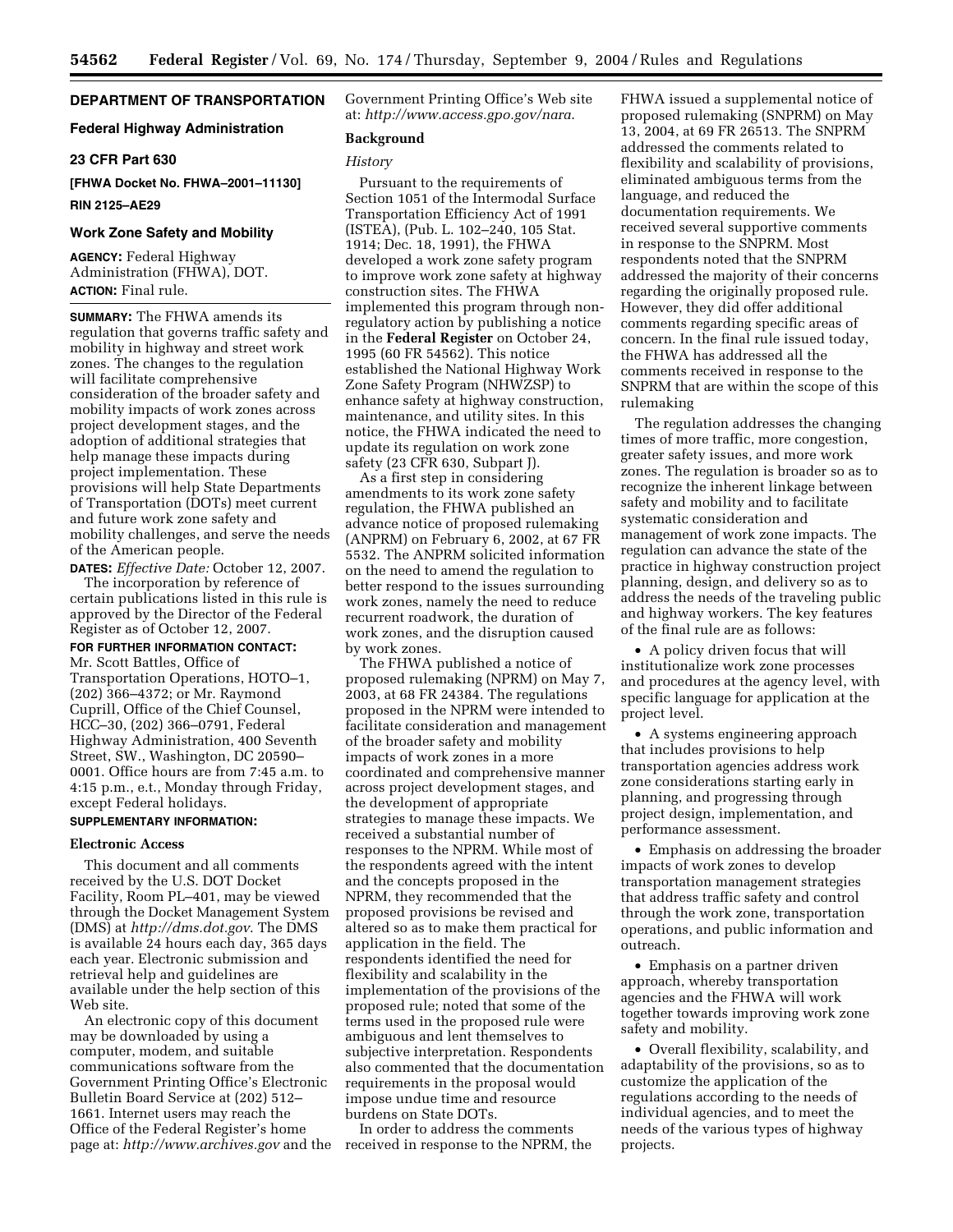# **Summary Discussion of Comments Received in Response to the SNPRM**

The following discussion provides an overview of the comments received in response to the SNPRM, and the FHWA's actions to resolve and address the issues raised by the respondents.

### *Profile of Respondents*

We received a total of 33 responses to the docket. Out of the 33 total respondents, 27 were State DOTs; 4 were trade associations; and 2 provided comments as private individuals. The 4 trade associations were namely, the Laborers' Health and Safety Fund of North America (LHSFNA), the American Traffic Safety Services Association (ATSSA), the Associated General Contractors (AGC) of America, and the Institute of Transportation Engineers (ITE). We classified the American Association of State Highway and Transportation Officials (AASHTO) as a State DOT because they represent State DOT interests. The AASHTO provided a consolidated response to the SNPRM on behalf of its member States. Several State DOTs provided their comments individually.

The respondents represented a crosssection of job categories, ranging from all aspects of DOT function, to engineering/traffic/safety/design, to construction and contracting.

### *Overall Position of Respondents*

We received several supportive comments in response to the SNPRM. Most State DOTs, the AASHTO, and all private sector respondents greatly appreciated the FHWA's continued effort to receive input during the development of the proposed rule, and particularly in issuing the SNPRM. Most respondents also noted that the SNPRM addressed the majority of their concerns regarding the originally proposed rule.

The respondents also offered comments on specific areas of concern, and recommended changes to improve the rule's language. The State DOTs and the AASHTO offered comments, which relate to their continued concern that the rule allow for adequate flexibility and scalability while limiting unintended liability and cost. Private sector respondents also offered specific comments on certain areas of concern. Details regarding these issues and FHWA's specific response are discussed in the following section, which provides a section-by-section analysis of the comments.

The level of support for the SNPRM is indicated by the fact that 23 of the 33 respondents expressed overall support for the provisions proposed in the

SNPRM. It is to be noted that these respondents were not necessarily supportive of all the provisions, but rather that, their overall position on the SNPRM was supportive. Many of these respondents provided suggestions on modifications and revised language for specific provisions as they deemed appropriate. Of the 23 respondents who were supportive, 21 represented State DOTs and 2 represented trade associations.

Of the remaining respondents, 2 opposed the issuance of the rule, 2 agreed with the intent and the concepts but did not agree with many of the mandatory provisions, and the remaining 6 did not expressly indicate their overall position.

One of the two respondents who opposed the issuance of the rule was the Iowa DOT. It expressed that it supports the goals of improved safety and reduced congestion, but opposes the proposed rule as it would not necessarily help achieve these goals. It believes that its current work zone policies are sufficient to provide for a high standard of safety and mobility. It noted that the rule is not flexible enough, and that it would require significant commitments from its limited staff.

The other respondent that opposed the rule was the Kansas DOT. It suggested that the FHWA retract the rule and, instead, issue the information on work zone safety and mobility as a guide for use by State DOTs. It believes that encouraging State DOTs to review and improve their current practices on work zone safety and mobility, through closer contact with FHWA and other partners, would be more effective than mandating specific processes. It also suggested changes to specific sections, and recommended that the FHWA implement the AASHTO's recommendations, if retraction of the rule was not an option.

#### **Section-by-Section Analysis of SNPRM Comments and FHWA Response**

### *Section 630.1002 Purpose*

There were no major comments in response to this section. The overall sentiment of the respondents was supportive of the language as proposed in the SNPRM, and therefore, we will retain the language as proposed in the SNPRM.

## *Section 630.1004 Definitions and Explanation of Terms*

Most respondents were supportive of this section. Some respondents offered specific comments on some of the

definitions proposed in the SNPRM. They are discussed as follows:

• Definition for ''Mobility.'' The AGC of America remarked that the definition for mobility seems to imply a greater emphasis on mobility than on safety. It recommended that we change the second sentence of the definition to imply that work zone mobility should be achieved without compromising the safety of highway workers or road users. To address this comment the FHWA has amended the definition by adding the words, ''while not compromising the safety of highway workers or road users'' at the end of the second sentence. In addition, the word ''smoothly'' after the phrase, ''mobility pertains to moving road users,'' has been replaced by the word ''efficiently.''

• Definition for ''Safety.'' The AASHTO and several DOTs recommended that the term, ''road worker(s)'' be changed to ''highway worker(s)'' for the sake of consistency. We agree with this observation, and made this change. The Georgia DOT recommended that the term ''danger'' be changed to ''potential hazards'' to reduce potential liability. We agree with this recommendation, and therefore, replaced the word ''danger'' with ''potential hazards'' in the first sentence. In the second sentence, we rephrased ''minimizing the exposure to danger of road users'' with ''minimizing potential hazards to road users.''

• Definition for ''Temporary Traffic Control (TTC) Plan.'' We moved the definition for the TTC plan from § 630.1004, Definitions and Explanation of Terms, to § 630.1012(b), Transportation Management Plan (TMP), where the requirements for the TTC plan are laid out. This is in response to a comment from the Georgia DOT that the language under the TTC plan section of § 630.1012(b) was not consistent with the Manual On Uniform Traffic Control Devices (MUTCD).1 Since the definition for the TTC plan was referenced from the MUTCD, it was removed from the definitions section and placed in  $\S 630.1012(b)(1)$ , where TTC plans are discussed.

• Definitions for ''Work Zone'' and ''Work Zone Crash.'' There were several comments recommending changes to certain terminology in both these definitions. For example, the AASHTO

<sup>&</sup>lt;sup>1</sup>The MUTCD is approved by the FHWA and recognized as the national standard for traffic control on all public roads. It is incorporated by reference into the Code of Federal Regulations at 23 CFR part 655. It is available on the FHWA's Web site at *<http://mutcd.fhwa.dot.gov>* and is available for inspection and copying at the FHWA Washington, DC Headquarters and all FHWA Division Offices as prescribed at 49 CFR part 7.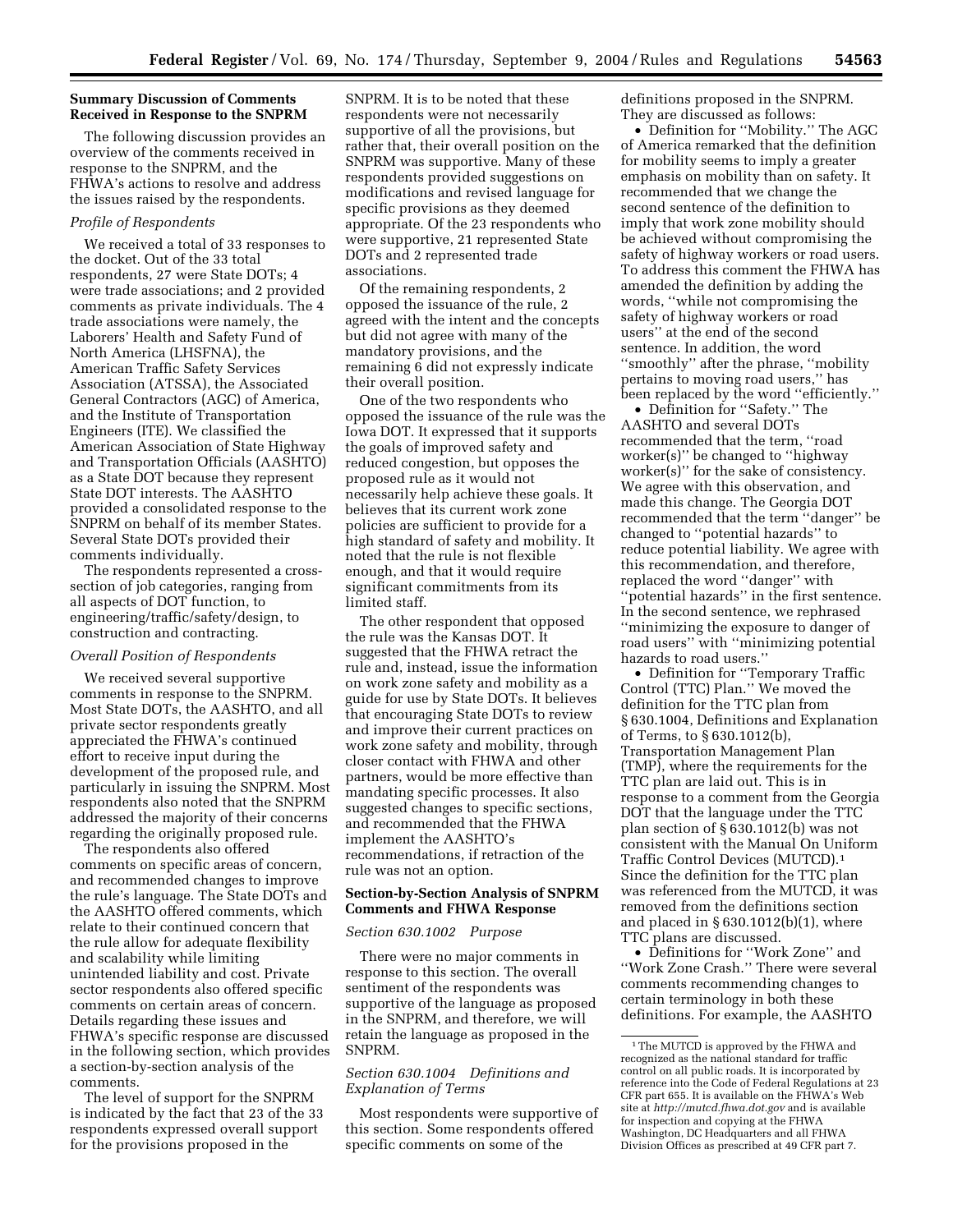and several DOTs suggested that the term, ''traffic units,'' in the first sentence of the Work Zone Crash definition be changed to ''road users.'' However, we have decided not to adopt the changes in order to maintain consistency with other industry accepted sources—the definition for ''work zone'' being referenced from the MUTCD, and that for ''work zone crash,'' from the Model Minimum Uniform Crash Criteria Guideline (MMUCC).2

# *Section 630.1006 Work Zone Safety and Mobility Policy*

The majority of the respondents supported the proposed language in this section. The AASHTO and several DOTs recommended the removal of the second clause in the second to last sentence, ''representing the different project development stages.'' These respondents believe that this change would grant the States maximum flexibility to implement the most appropriate team for each project. The FHWA agrees with this observation and has deleted the phrase in question.

The ATSSA recommended that we specifically include or encourage the participation of experienced industry professionals in the multi-disciplinary team referenced in the second to last sentence. The FHWA believes that States will solicit the participation of industry representatives if required for the specific project under consideration.

The Kansas DOT commented that the use of the words ''policy'' and ''guidance'' in the same sentence could be confusing, as policies usually carry more weight than guidance. This comment refers to the second sentence, the first part of which reads, ''This policy may take the form of processes, procedures, and/or guidance \* \* \* '' The FHWA disagrees because we believe that policies do not necessarily have to be mandates. For example, it may be a State DOT policy that it ''shall'' consider and manage work zone impacts of projects, but the actual

methods to do so may be provided as guidance to its district/region offices which may vary according to the different types of projects that they encounter. The underlying purpose of the work zone safety and mobility policy section is to require State DOTs to implement a policy for the systematic consideration and management of work zone impacts, so that such consideration and management becomes a part of the mainstream of DOT activities. How a State chooses to implement the policy is its prerogative—and it may take the form of processes, procedures, and/or guidance, and may vary upon the work zone impacts of projects.

The Virginia DOT commented on the second sentence of this section that it does not agree with the ''shall'' requirement to address work zone impacts through the various stages of project development and implementation. It justified its objection by saying that ''addressing work zone impacts through the various stages of project development and implementation'' will not work from a practical standpoint due to unforeseen field conditions and circumstances, and that the shall clause could result in potential litigation. The FHWA disagrees with the Virginia DOT. We would like to mention that the second sentence by itself, when taken out of context, doesn't quite convey the message of the entire section. The preceding sentence and the following sentence need to be considered in interpreting what the second sentence means. The first sentence requires that State DOTs implement a policy for the systematic consideration and management of work zone impacts on all Federal-aid highway projects. The second sentence further qualifies the term ''systematic'' by saying that the policy shall address work zone impacts throughout the various stages of project development and implementation—this implies that the consideration and management of work zone impacts progresses through the various stages. The third sentence further clarifies that the methods to implement this policy may not necessarily be absolute requirements, but rather be implemented through guidance. Further, the third sentence provides a more specific delineator by saying that the implementation of the policy may vary based upon the characteristics and expected work zone impacts of individual projects or classes of projects.

# *Section 630.1008 Agency-Level Processes and Procedures*

The AASHTO and several State DOTs remarked that there is inconsistency with the use of ''Agency'' and ''State Agency,'' and that this needs to be resolved. Further, a few State DOTs sought clarification as to whether ''agency'' applies to the State transportation agency or other entities that might be involved in the project development process (*i.e.*, county and/ or local governments and authorities). In response to this comment, we changed all instances of the terms ''State Agency'' and ''Agency'' in the entire subpart to the term "State," as referenced in the rule.

Section 630.1008(a), Section Introduction. There were no specific comments in response to the language in this paragraph. In the second sentence, to remove ambiguity and for clarity, we replaced the words ''well defined data resources'' with the words, ''data and information resources.''

The North Carolina DOT observed that the language in this paragraph is an introduction to the section, and that it should not be labeled as ''(a).'' We did not make this change because the Office of the Federal Register (OFR) requires paragraph designations on all text in a rule.

Section 630.1008(b), Work Zone Assessment and Management Procedures. Most respondents were supportive of the language in this paragraph.

Section 630.1008(c), Work Zone Data. Most State DOTs and the AASHTO opposed the mandatory requirement to use work zone crash and operational data towards improving work zone safety and mobility on ongoing projects, as well as to improve agency processes and procedures. One of the key reasons cited for this opposition was the difficulty and level of effort involved in obtaining and compiling data quickly enough to take remedial action on ongoing projects. A few DOTs also stated that using data to improve Statelevel procedures was feasible but not at the individual project level. The AASHTO also observed that there is already a reference to data in § 630.1008(e), ''Process Review,'' where the use of data is optional and not mandatory. Some States recommended that we clarify the term ''operational data,'' whether it is observed or collected data. They also noted that the ''shall'' clauses in the first two sentences are inconsistent with the ''encouraged to'' in the last sentence, and questioned as to how the use of data

<sup>2</sup> ''Model Minimum Uniform Crash Criteria Guideline'' (MMUCC), 2d Ed. (Electronic), 2003, produced by National Center for Statistics and Analysis, National Highway Traffic Safety Administration (NHTSA). Telephone 1–(800)–934– 8517. Available at the URL: *http://wwwnrd.nhtsa.dot.gov*[. The NHTSA, the FHWA, the](http://www-nrd.nhtsa.dot.gov)  Federal Motor Carrier Safety Administration (FMCSA), and the Governors Highway Safety Association (GHSA) sponsored the development of the MMUCC Guideline which recommends voluntary implementation of the 111 MMUCC data elements and serves as a reporting threshold that includes all persons (injured and uninjured) in crashes statewide involving death, personal injury, or property damage of \$1,000 or more. The Guideline is a tool to strengthen existing State crash data systems.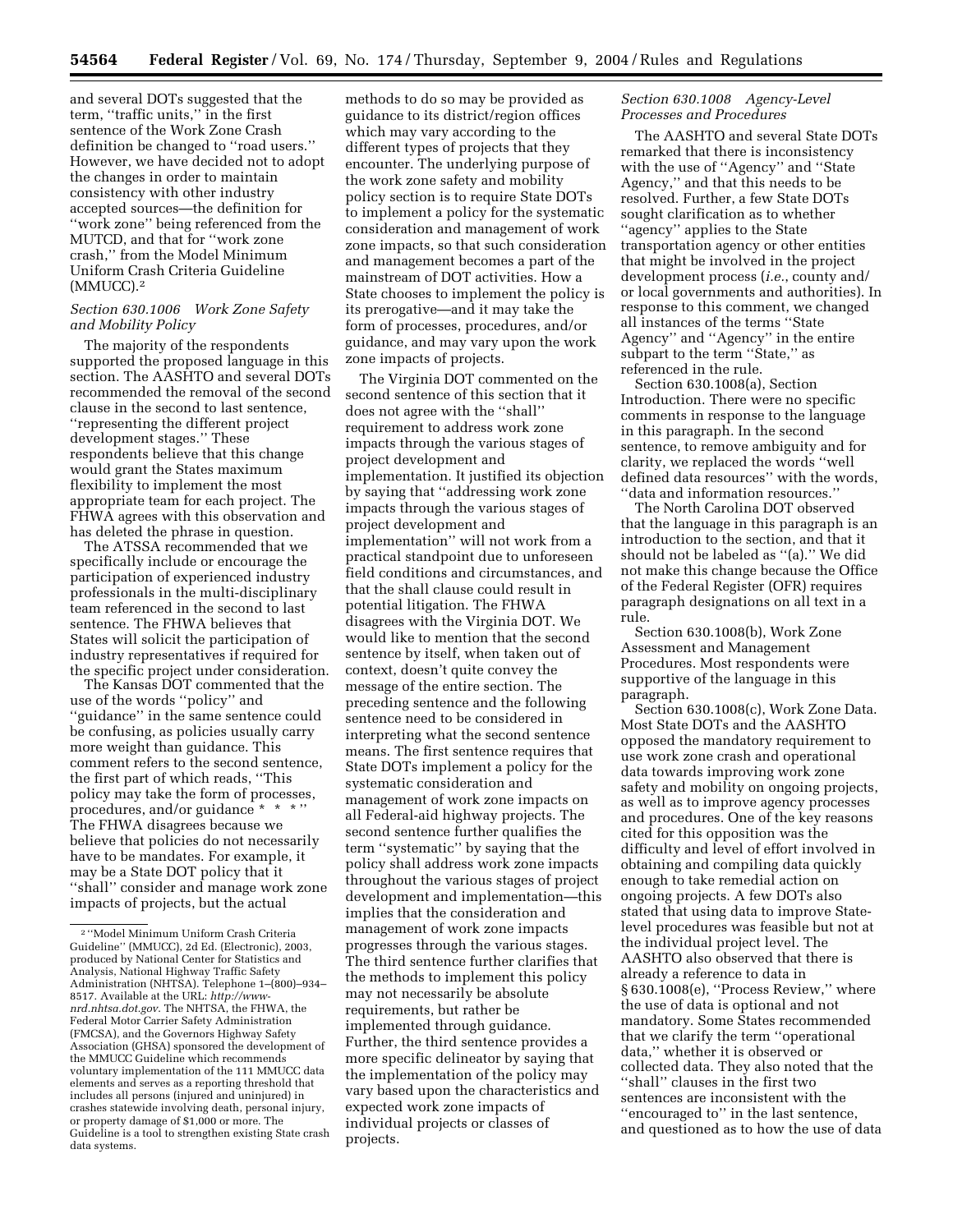can be mandated when the data resources themselves are optional. The California Transportation Department (CalTrans) questioned the objective of developing TMPs and conducting process reviews if appropriate performance measures and data collection standards are not identified for determining success.

The FHWA provides the following comments and responses to the above stated concerns:

• The purpose of the provisions in this section is not to require States to collect additional data during project implementation, but rather, to improve the use of available work zone field observations, crash data, and operational information to: (1) Manage the safety and mobility impacts of projects more effectively during implementation; and (2) provide the basis for systematic procedures to assess work zone impacts in project development.

For example, most agencies maintain field diaries for constructions projects. These field diaries are intended to provide a log of problems, decisions, and progress made over the duration of a project. In many States, these diaries log incidents and actions such as the need to replace channelization devices into their proper positions after knockdown by an errant vehicle, or to deal with severe congestion that occurred at some point during the day. These log notes, when considered over time, may provide indications of safety or operational deficiencies. To address such deficiencies, it may be necessary and prudent to improve the delineation through the work zone to prevent future occurrences of knockdown events, or to alter work schedules to avoid the congestion that recurs at unexpected times due to some local traffic generation phenomena.

Police reports are another example of an available source of data that may be useful in increasing work zone safety. Provisions are made in many agencies for a copy of each crash report to be forwarded to the engineering section immediately upon police filing of the crash report. Where a work zone is involved, a copy of this report should be forwarded as soon as possible to the project safety manager to determine if the work zone traffic controls had any contribution to the crash so that remedial action can be taken.

These applications do not necessarily require that agencies gather new data, but there may be a need to improve processes to forward such reports to the appropriate staff member for review during project implementation and/or to provide guidance or training to facilitate

interpretation of these reports. Agencies may choose to enhance the data they capture to improve the effectiveness of these processes by following national crash data enhancement recommendations and/or linking it with other information (*e.g.*, enforcement actions, public complaints, contractor claims). This same data and information can be gathered for multiple projects and analyzed by the agency to determine if there are common problems that could be remedied by a change in practices. The information may also be used for process reviews.

• The first sentence of this paragraph was revised to convey that States are required to use field observations, available work zone crash data, and operational information at the project level, to manage the work zone impacts of specific projects during project implementation. This provision requires States to use data and information that is available to them, so as to take appropriate actions in a timely manner to correct potential safety or mobility issues in the field. Operational information refers to any available information on the operation of the work zone, be it observed or collected. For example, many areas have Intelligent Transportation Systems (ITS) in place, and many others are implementing specific ITS deployments to manage traffic during construction projects. The application of this provision to a project where ITS is an available information resource, would result in the use of the ITS information to identify potential safety or mobility issues on that project.

• The second sentence was also revised to convey that work zone crash and operational data from multiple projects shall be analyzed towards improving State processes and procedures. Such analysis will help improve overall work zone safety and mobility. Data gathered during project implementation needs to be maintained for such post hoc analyses purposes. Such data can be used to support analyses that help improve State procedures and the effectiveness of future work zone safety and mobility assessment and management procedures.

• The respondents indicated that the use of ''encouraged to'' in the last sentence is inconsistent with the ''shall'' clauses in the first two sentences. Further, the phrase, ''establish data resources at the agency and project levels'' does not clearly convey the message of the provision. This provision does not require States to embark on a massive data collection, storage, and analysis effort, but rather to promote

better use of elements of their existing/ available data and information resources to support the activities required in the first two sentences. Examples of existing/available data and information resources include: Project logs, field observations, police crash records, operational data from traffic surveillance devices (*e.g.*, data from traffic management centers, ITS devices, *etc.*), other monitoring activities (*e.g.*, work zone speed enforcement or citations), and/or public complaints. We revised the last sentence to convey that States should maintain elements of their data and information resources that logically support the required activities.

• In response to CalTrans' comment regarding establishing performance measures and data collection standards, we appreciate the value of the input, but we believe that we do not have adequate information at this time to specify performance measures for application at the National level. State DOTs may establish such performance measures and data collection standards as applicable to their individual needs and project scenarios. For example, the Ohio-DOT mandates that there shall always be at least two traffic lanes maintained in each direction for any work that is being performed on an Interstate or Interstate look-alike. We believe that such policies need to be developed and implemented according to individual State DOT needs, and hence we maintain a degree of flexibility in the rule language.

Section 630.1008(d), Training. Most State DOTs and the AASHTO opposed the mandatory requirement that would require training for the personnel responsible for work zone safety and mobility during the different project development and implementation stages. These respondents noted that the proposed language implied that State DOTs would be responsible for training all the listed personnel, including those who do not work for the DOT itself, and that this would create a huge resource burden, as well as increase the liability potential for the DOTs. These commenters also ratified their opposition by quoting the MUTCD training requirement, which does not mandate training, but suggests that personnel should be trained appropriate to the job decisions that they are required to make. Some DOTs, including the New York State DOT (NYSDOT), requested that the reference to personnel responsible for enforcement of work zone related transportation management and traffic control be clarified as to whether it refers to law enforcement officers or to field construction/safety inspectors.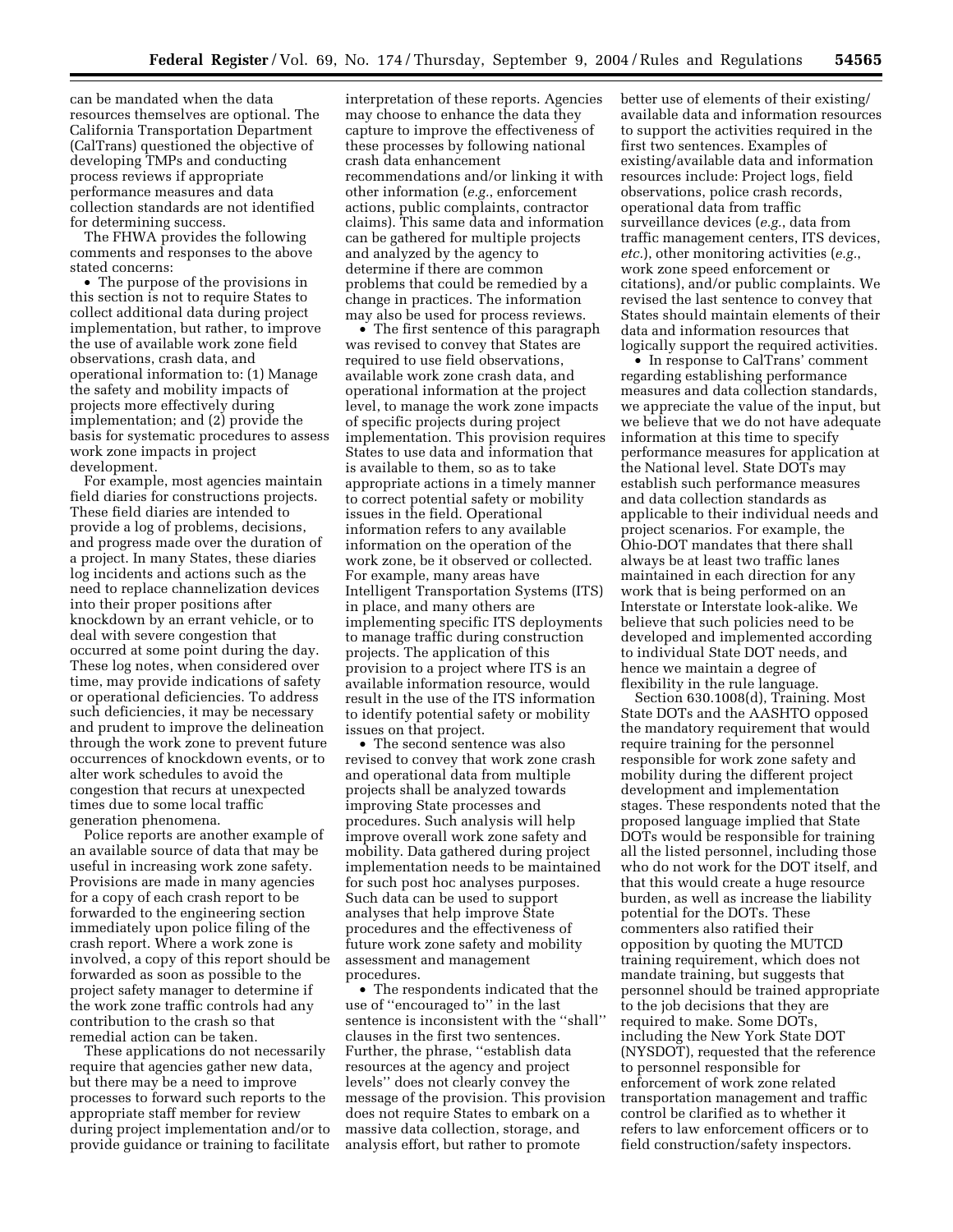The FHWA provides the following comments and responses to the above stated concerns:

• The FHWA agrees that the first sentence in the training section seems to imply that the State would be responsible for training all mentioned personnel; therefore, we changed the sentence to convey that the State shall ''require'' the mentioned personnel be trained. This change will require the State to train direct State employees only, and takes away the burden from the State to train personnel who are not direct employees. We believe that personnel responsible for the development, design, operation, inspection, and enforcement of work zone safety and mobility need to be trained, and this requirement will allow for training to be provided by the appropriate entities. The responsibility of the State would be to require such training, either through policy or through specification. For example, the Florida DOT has developed and required work zone training of their designers and contractors by procedure and by specifications. Similarly, the Maryland State Highway Administration (MD–SHA) provides a maintenance of traffic (MOT) design class to personnel responsible for planning and designing work zones, including consultants and contractors.

• Further, in keeping with the MUTCD language on training, we added the phrase, ''appropriate to the job decisions each individual is required to make'' to the end of the first sentence. This clarifies that the type and level of training will vary according to the responsibilities of the different personnel. For example, Maryland State Highway Police officers attend a 4-hour work zone safety and traffic control session at the Police Academy.

• We also revised the second sentence to convey that States shall require periodic training updates that reflect changing industry practices and State processes and procedures. Since we revised the first sentence to convey that training of non-State personnel is not a State responsibility, in the second sentence, we deleted the phrase, ''States are encouraged to keep records of the training successfully completed by these personnel.''

• In response to the request that ''personnel responsible for enforcement'' of work zone related transportation management and traffic control be clarified, we believe that this group is inclusive of both law enforcement officers and field construction/safety inspectors.

Section 630.1008(e), Process Review. Most respondents were supportive of

the language in this section. The AASHTO and several State DOTs recommended that States should have maximum flexibility to implement the most appropriate team for each project. These commenters suggested that the fourth and the fifth sentences of the section be deleted, and that the clause, ''as well as FHWA'' be added to the end of the third sentence.

The FHWA agrees with the observation made by the AASHTO and State DOTs that States should have maximum flexibility to implement the most appropriate review team for each project. Therefore, as suggested, we deleted the fourth and the fifth sentence of the section, and added the clause, ''as well as FHWA'' to the end of the third sentence. Further, in the third sentence, we changed the phrase ''are encouraged to'' to ''should.''

# *Section 630.1010 Significant Projects*

All respondents agreed with the concept of defining significant projects, and the requirement to identify projects that are expected to have significant work zone impacts; however, most State DOTs and the AASHTO opposed the requirement to classify Interstate system projects that occupy a location for more than three days with either intermittent or continuous lane closures, as significant. They cited that all Interstate system projects that occupy a location for more than three days would not necessarily have significant work zone impacts, particularly on low-volume rural Interstate sections. Several DOTs remarked that designation of significant projects purely based on the duration would not be prudent, and that the volume of traffic on that Interstate should be taken into account. They also noted that such classification is not consistent with the MUTCD. They remarked that this provision could not be effectively applied to routine maintenance activities performed by State DOT maintenance crews, and that requesting exceptions to such routine work would be unreasonably arduous.

These respondents also objected to the associated exemption clause for the same provision, commenting that it would be very cumbersome to implement. Some States also requested clarification on whether general exceptions would be granted for work categories for defined segments of Interstate projects where the work would have little impact.

The DOTs of Idaho, Montana, North Dakota, South Dakota, and Wyoming commented that the threshold for designating the reference Interstate projects as significant was too low. They suggested that low volume Interstates

and rural Interstates should be excluded, and that, the duration should be extended well above the three-day duration.

The AASHTO and the State DOTs also remarked that the identification of significant projects in ''cooperation with the FHWA'' should be changed to ''in consultation with the FHWA.''

The FHWA provides the following responses and proposed action in response to the referenced concerns:

• We agree with the majority of the concerns raised by the respondents.

• We changed the significant projects clause as applicable to Interstate system projects, to require States to classify as significant projects, all Interstate system projects within the boundaries of a designated Transportation Management Area (TMA), that occupy a location for more than three days with either intermittent or continuous lane closures. We believe that this change addresses all the concerns raised by the respondents. The delineation of projects by the boundaries of a designated TMA will address the work zone impacts of lane-closures on Interstate segments in the most heavily traveled areas with recurring congestion problems. We believe that in general, areas with recurring congestion tend to be severely impacted by lane closures as compared to those without recurring congestion. We also believe that the areas that are already designated as TMAs tend to exhibit patterns of recurring congestion on their Interstates due to heavy traffic demand and limited capacity. This revision, in most cases, would also not require low-volume rural Interstate segments to be classified as significant projects.

• We revised the exemption clause provisions related to the applicable Interstate system projects to allow for exemptions to ''categories of projects.'' This will provide for blanket exemptions for specific categories of projects on Interstate segments that are not expected to have significant work zone impacts. This will eliminate the burdensome procedural aspect of seeking exemptions for Interstate projects on an individual project basis.

• We also reorganized this section to consist of paragraphs (a), (b), (c), and (d). Paragraph (a) provides the general definition for a significant project, with no changes in language from what was proposed in the SNPRM. Paragraph (b) enumerates the purpose of classifying projects as significant, and lays out the requirements for States to classify projects as significant. This language is also the same as what was proposed in the SNPRM. Paragraph (c) provides the revised definition of significant projects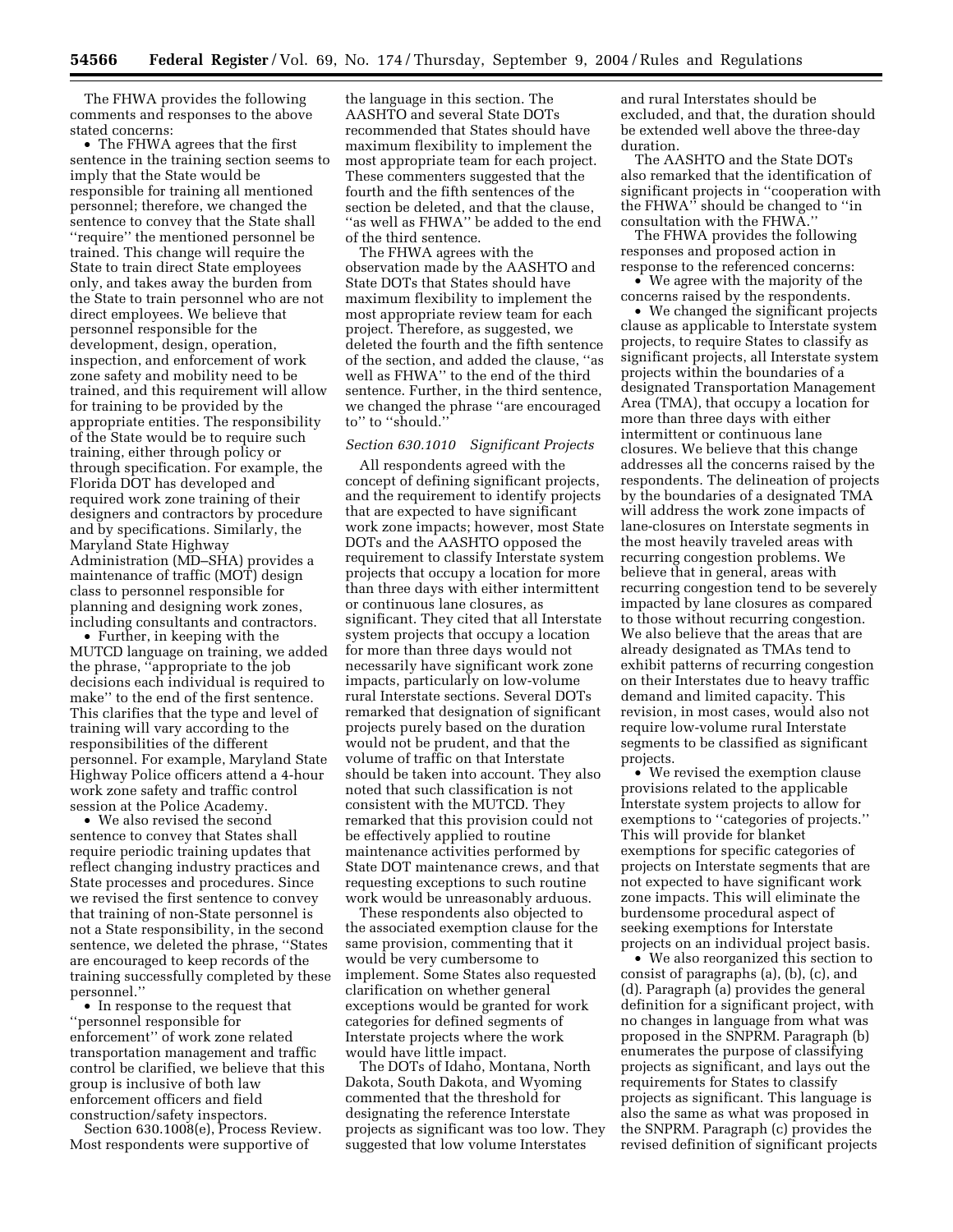as applicable to Interstate system projects. Paragraph (d) provides the revised exemption clause as applicable to significant projects on the Interstate system.

• In keeping with the overall recommendation of respondents, we changed all instances of ''Agency'' and ''State Agency'' to ''State.''

• We do not agree with the recommendation that the identification of significant projects should be done in ''consultation'' with the FHWA rather than ''cooperation with the FHWA.'' We believe that this is a cooperative process, rather than requiring just consultation. Therefore, we did not make any change to this terminology.

## *Section 630.1012 Project-Level Procedures*

Section 630.1012(a). The North Carolina DOT observed that the language in this section is an introduction to the section, and that it should not be labeled as ''(a).'' We did not make this change because the OFR requires paragraph designations on all text in a rule.

The ITE recommended that the FHWA should encourage consideration of work zone impacts prior to project development, at the corridor and Transportation Improvement Program (TIP) and program development stage. It provided examples of decisions that would be made at the earlier stages, such as, life-cycle cost decisions, and project scheduling decisions. We appreciate ITE's input and agree with the general intent of its suggested content. We believe that the language in §§ 630.1002, Purpose and 630.1010, Significant Projects covers some of the issues to which the ITE refers. Specifically, the following two sentences from the respective sections address the ITE's concerns:

• From § 630.1002, Purpose: ''Addressing these safety and mobility issues requires considerations that start early in project development and continue through project completion.''

• From § 630.1010, Significant Projects: ''This identification of significant projects should be done as early as possible in the project delivery and development process, and in cooperation with the FHWA.''

Section 630.1012(b), Transportation Management Plan (TMP). Most respondents were supportive of the provisions in this section.

The Florida DOT requested further definition for the phrase ''less than significant work zone impacts.'' We believe that the definition for ''work zone impacts'' as provided in § 630.1004 and the clauses for identification of

projects with significant work zone impacts, as stated in § 630.1010 adequately describe the phrase ''less than significant work zone impacts.'' We did not take any action in response to this comment.

The New Jersey DOT recommended that, in order to facilitate maximum flexibility to States, the term ''typically'' be introduced before the word ''consists'' in the third sentence of this section. We do not agree with the suggested edit because for significant projects, a TMP shall always consist of a TTC plan, and address Transportation Operations (TO) and Public Information (PI) components, unless an exemption has been granted for that project. We did not take any action in response to this comment.

Section 630.1012(b)(1), Temporary Traffic Control (TTC) Plan. In general, most respondents were supportive of the provisions in this section, except the provision regarding maintenance of preexisting roadside safety features.

Most State DOTs and the AASHTO were opposed to the provision, which required the maintenance of pre-existing roadside safety features in developing and implementing the TTC plan. They recommended that the FHWA either remove the requirement or change the mandatory "shall" to a "should."

Several DOTs stated that maintenance of all pre-existing roadside safety features would be very difficult, especially, in urban areas. Other DOTs requested clarification on what ''preexisting roadside safety features'' would entail—whether it would include items like signs, guardrail, and barriers, or it would include features like shoulders, slopes and other geometric aspects. On that note, several DOTs mentioned that maintenance of pre-existing roadside safety ''hardware'' would be more practical than maintaining pre-existing roadside safety features.

The Laborers Health and Safety Foundation of North America (LHSFNA) continued to stress the requirement for Internal Traffic Control Plans (ITCPs) for managing men and materials within the work area, so as to address worker safety issues better, and to level the playing field for contractors.

The FHWA offers the following in response to the comments and concerns raised above:

• The FHWA agrees with most of the concerns raised by the respondents.

• In the fourth sentence of paragraph (b)(1), we changed the term ''preexisting roadside safety *features*,'' to ''pre-existing roadside safety *hardware*.'' We believe that this change will address all the concerns raised by the

respondents, and eliminate ambiguity and subjectivity from the requirement.

• In response to the LHSFNA's comment regarding ITCPs, we agree that ITCPs are important for providing for worker safety inside the work area, but we still believe that this issue is outside the purview of this rulemaking effort and this subpart.

• In order to be consistent with the remaining sections of this subpart, and to eliminate ambiguity, we deleted the first sentence of this section, and replaced it with the definition for TTC plan as stated in § 630.1004. Consequently, we removed the definition for TTC plan from § 630.1004.

Section 630.1012(b)(2), Transportation Operations (TO) Component. Most respondents were supportive of the provisions in this section. The AASHTO and several DOTs suggested that ''traveler information'' be removed as a typical TO strategy because ''traveler information'' fits more logically in the PI component. The New Jersey DOT recommended that the phrase ''transportation operations and safety *requirements*'' be changed to ''transportation operations and safety *strategies*,'' so as to soften the tone of the language.

We agree with both of the above observations; therefore, we removed ''traveler information'' from the listing of typical TO strategies in the second sentence. We also changed the phrase ''transportation operations and safety *requirements*'' to ''transportation operations and safety *strategies*'' in the last sentence.

Section 630.1012(b)(3), Public Information Component. Most respondents were supportive of the provisions in this section. The AASHTO and several DOTs suggested that ''traveler information'' be included as a typical PI strategy rather than a TO strategy, because ''traveler information'' fits more logically in the PI component. The New Jersey DOT recommended that the phrase ''public information and outreach *requirements*'' be changed to ''public information and outreach *strategies*,'' so as to soften the tone of the language.

We agree with both of the above observations; therefore, we added a new sentence after the first sentence, to indicate that the PI component may include traveler information strategies. We also changed the phrase ''public information and outreach *requirements*'' to ''public information and outreach *strategies*'' in the third sentence.

Section 630.1012(b)(4), Coordinated Development of TMP. Most respondents were supportive of the provisions in this section. The AASHTO and several DOTs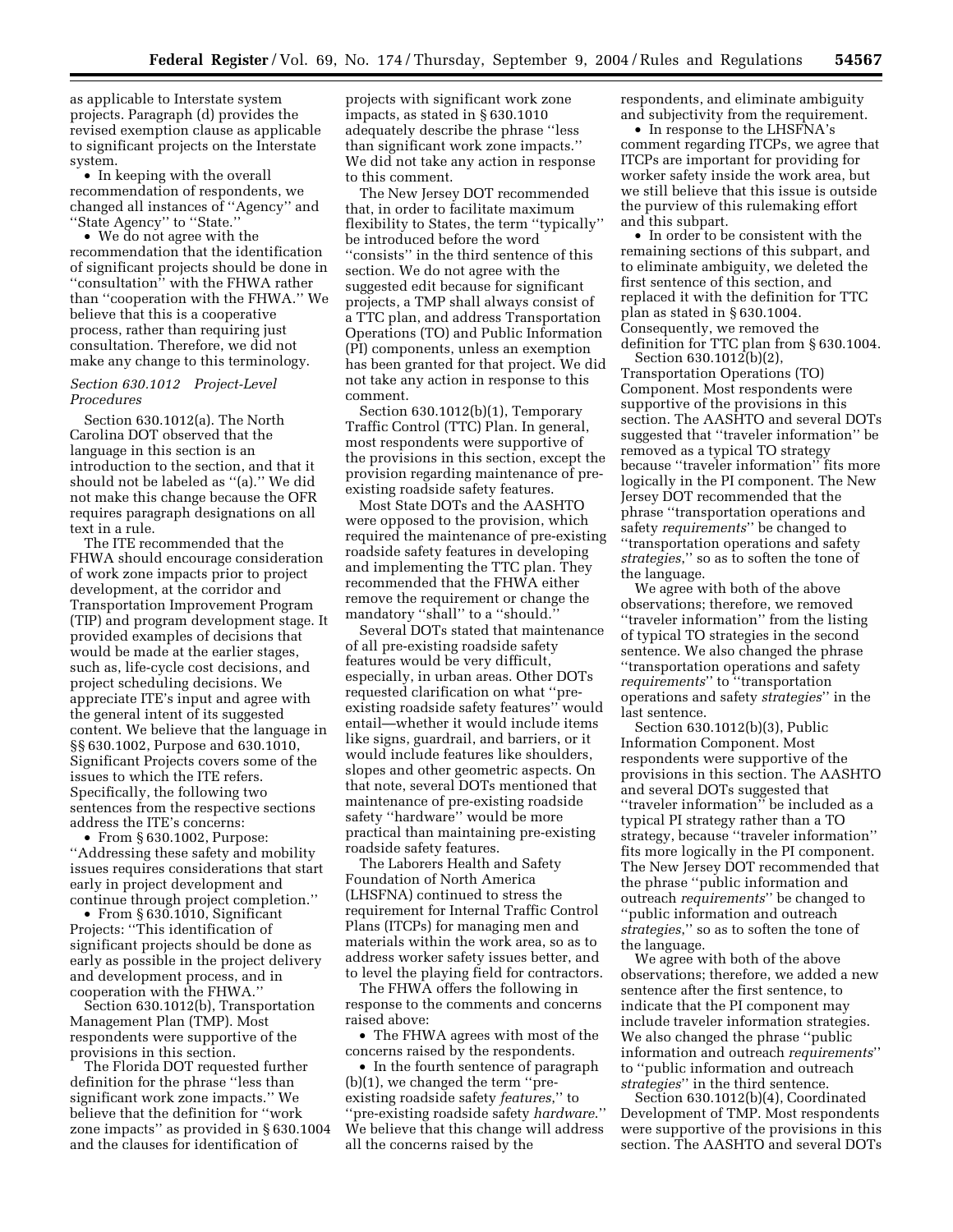recommended that the terminology, ''coordination and partnership'' in the first sentence, be changed to ''consultation,'' so that it doesn't imply active and direct participation from all the subjects. They explained that the term ''coordination'' implies that all participants have veto/negative powers which may delay project delivery as it is impossible to satisfy everybody. Further, the DOTs of Idaho, Montana, North Dakota, South Dakota, and Wyoming commented that the use of "*i.e.*" for the list of stakeholders implies that all those stakeholders are required for all projects. So they recommended that we change the ''*i.e.*'' to ''*e.g.*'' so that it would imply that the list provides examples of possible stakeholders, and that all of them need not be involved in all projects.

The FHWA agrees with both of the above observations and recommendations; therefore, we changed the phrase ''partnership and coordination'' to ''consultation'' in the first sentence of this section. We also changed ''*i.e.*'' to ''*e.g.*'' for the list of stakeholders.

Section 630.1012(c), Inclusion of TMPs in Plans, Specifications, and Estimates (PS&Es). Most respondents were supportive of the provisions in this section. The DOTs of Idaho, Montana, North Dakota, South Dakota, and Wyoming noted that the last sentence in this section could imply that the State shall approve any TMP that is developed by the contractor, irrespective of whether it meets the standards or not. They recommended that the sentence be revised for clarity.

The FHWA agrees with the above observation. We revised the last sentence of this section to convey that contractor developed TMPs shall be subject to the approval of the State, and that the TMPs shall not be implemented before they are approved by the State. This clarifies the language and explicitly states the notion that it is the State that is ultimately responsible for approving any contractor developed TMP.

Section 630.1012(d), Pay Items. Most respondents were supportive of the provisions in this section. However, the ATSAA and the AGC of America opposed the option in  $\S 630.1012(d)(1)$ for States to use lump sum pay items for implementing the TMPs. The ATSSA believes that unit bid items provide greater specificity and are a better indicator of the direct cost of work zones. Conversely, the use of a lump sum pay item provides less comprehensive data, and may, in some cases, limit, or eliminate the contractor's ability to make a profit on certain

projects due to unknown equipment or device requirements either during bidding or project implementation. It cited that unit pay items, especially for the TTC plan, would require that all the identified work zone safety and mobility strategies/equipment/devices be provided for by the contractor. This would level the playing field, and not place conscientious contractors (those who lay emphasis on work zone safety and mobility and include them in their bids) at a disadvantage.

The FHWA recognizes ATSSA's and AGC's concerns, but we believe that States have the required understanding of when to use unit pay items and when not to, and that the requirement for unit pay items on all projects is not practical for real-world application. Therefore, we did not remove the option for DOTs to use lump sum contracting.

We changed ''i.e.'' to ''e.g.'' for the list of possible performance criteria for performance specifications in § 630.1012(d)(2), to remove the implication that the list is an exhaustive list of performance criteria.

Section 630.1012(e), Responsible Persons. Most respondents were supportive of the provisions in this section. A few State DOTs remarked that the terms ''qualified person,'' ''assuring,'' and ''effectively administered,'' in § 630.1012(e) were ambiguous and lent themselves to subjective interpretation.

The FHWA agrees with the above observations. We changed the term "qualified" to "trained," as specified in § 630.1008(d) so as to clarify the requirement for the responsible person. We also changed the phrase ''assuring that'' to ''implementing,'' and deleted the phrase, ''are effectively administered.''

#### *Section 630.1014 Implementation*

Most respondents were supportive of the provisions in this section. We did not make any changes to the language in this section.

# *Section 630.1016 Compliance Date*

Most respondents were supportive of the provisions in this section. We did not make any changes to the language in this section.

#### **Rulemaking Analyses and Notices**

# *Executive Order 12866 (Regulatory Planning and Review) and U.S. DOT*

#### Regulatory Policies and Procedures

The FHWA has determined that this action is not a significant regulatory action within the meaning of Executive Order 12866 or significant within the meaning of the U.S. Department of

Transportation regulatory policies and procedures.

This final rule is not anticipated to adversely affect, in a material way, any sector of the economy. In addition, these changes will not create a serious inconsistency with any other agency's action or materially alter the budgetary impact of any entitlements, grants, user fees, or loan programs; nor will the changes raise any novel legal or policy issues. Therefore, a full regulatory evaluation is not required.

### Regulatory Flexibility Act

In compliance with the Regulatory Flexibility Act (RFA) (Pub. L. 96–354, 5 U.S.C. 601–612), the FHWA has evaluated the effects of this final rule on small entities and has determined that it will not have a significant economic impact on a substantial number of small entities.

This rule applies to State departments of transportation in the execution of their highway program, specifically with respect to work zone safety and mobility. The implementation of the provisions in this rule will not affect the economic viability or sustenance of small entities, as States are not included in the definition of small entity set forth in 5 U.S.C. 601. For these reasons, the RFA does not apply and the FHWA certifies that the final rule will not have a significant economic impact on a substantial number of small entities.

### Unfunded Mandates Reform Act of 1995

This final rule will not impose unfunded mandates as defined by the Unfunded Mandates Reform Act of 1995 (Pub. L. 104–4, March 22, 1995, 109 Stat. 48). The final rule will not result in the expenditure by State, local, and tribal governments, in the aggregate, or by the private sector, of \$120.7 million or more in any one year (2 U.S.C. 1532).

#### Executive Order 13132 (Federalism)

This action has been analyzed in accordance with the principles and criteria contained in Executive Order 13132, dated August 4, 1999, and it has been determined that this action does not have a substantial direct effect or sufficient federalism implications on States that would limit the policymaking discretion of the States. Nothing in this document directly preempts any State law or regulation or affects the States' ability to discharge traditional State governmental functions.

## Executive Order 12372 (Intergovernmental Review)

Catalog of Federal Domestic Assistance Program Number 20.205,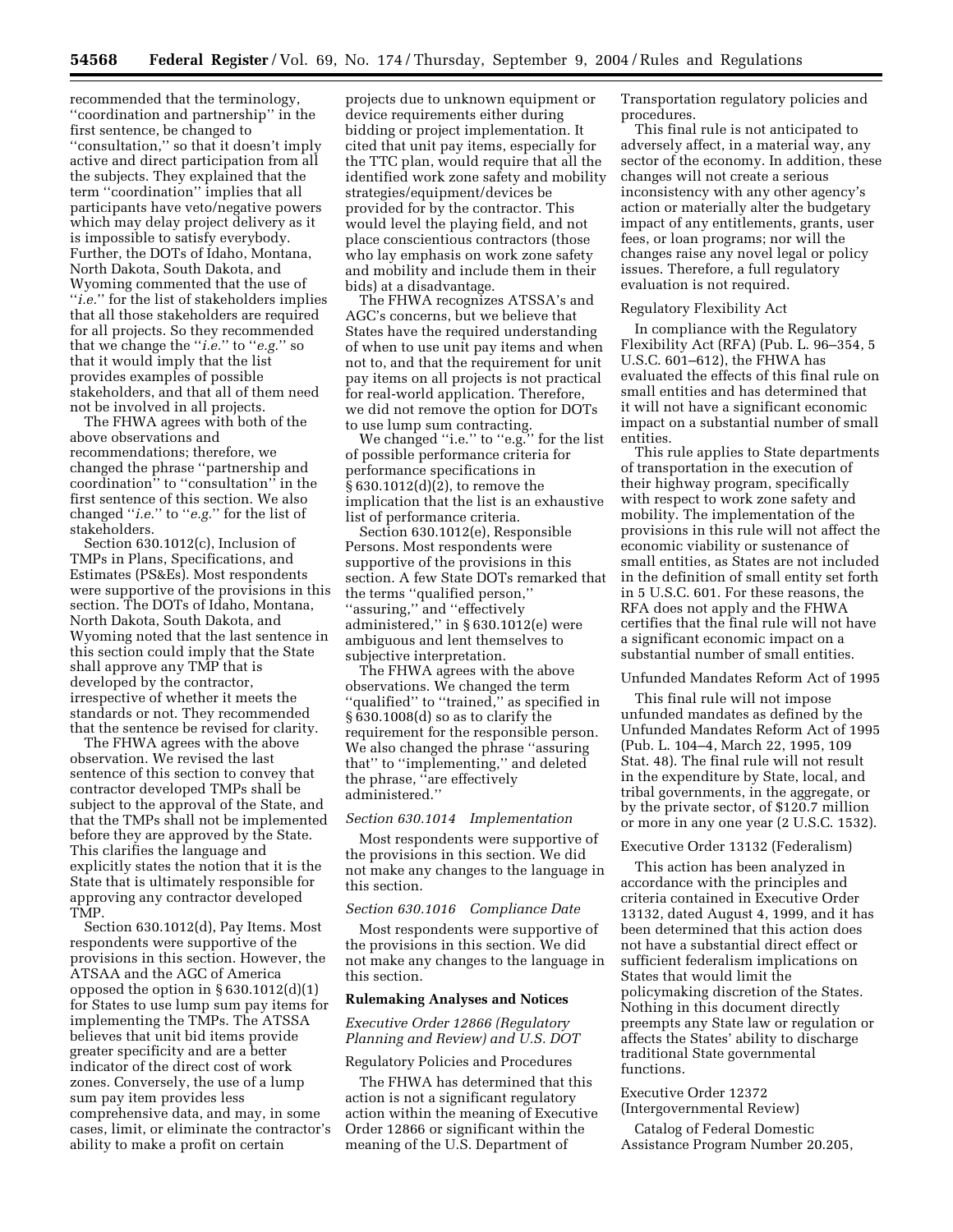Highway Planning and Construction. The regulations implementing Executive Order 12372 regarding intergovernmental consultation on Federal programs and activities apply to this program.

#### Paperwork Reduction Act of 1995

Under the Paperwork Reduction Act of 1995 (PRA) (44 U.S.C. 3501, *et seq.*), Federal agencies must obtain approval from the Office of Management and Budget (OMB) for each collection of information they conduct, sponsor, or require through regulations.

The FHWA has determined that this final rule contains a requirement for data and information to be collected and maintained in the support of design, construction, and operational decisions that affect the safety and mobility of the traveling public related to highway and roadway work zones. This information collection requirement was submitted to and approved by the OMB, pursuant to the provisions of the PRA. In this submission, the FHWA requested the OMB to approve a single information collection clearance for all of the data and information in this final rule. The requirement has been approved, through July 31, 2007; OMB Control No. 2125– 0600.

The FHWA estimates that a total of 83,200 burden hours per year would be imposed on non-Federal entities to provide the required information for the regulation requirements. Respondents to this information collection include State Transportation Departments from all 50 States, Puerto Rico, and the District of Columbia. The estimates here only include burdens on the respondents to provide information that is not usually and customarily collected.

### Executive Order 13175 (Tribal Consultation)

The FHWA has analyzed this action under Executive Order 13175, dated November 6, 2000, and believes that this action will not have substantial direct effects on one or more Indian tribes; will not impose substantial direct compliance costs on Indian tribal governments; and will not preempt tribal law. This rulemaking primarily applies to urbanized metropolitan areas and National Highway System (NHS) roadways that are under the jurisdiction of State transportation departments. The purpose of this final rule is to mitigate the safety and mobility impacts of highway construction and maintenance projects on the transportation system, and would not impose any direct compliance requirements on Indian tribal governments and will not have any economic or other impacts on the

viability of Indian tribes. Therefore, a tribal summary impact statement is not required.

#### Executive Order 13211 (Energy Effects)

The FHWA has analyzed this action under Executive Order 13211, Actions Concerning Regulations that Significantly Affect Energy Supply, Distribution or Use. We have determined that this is not a significant energy action under that order because it is not a significant regulatory action under Executive Order 12866 and is not likely to have a significant adverse effect on the supply, distribution, or use of energy. Further, we believe that the implementation of the final rule by State departments of transportation will reduce the amount of congested travel on our highways, thereby reducing the fuel consumption associated with congested travel. Therefore, the FHWA certifies that a Statement of Energy Effects under Executive Order 13211 is not required.

### National Environmental Policy Act

The FHWA has analyzed this action for the purposes of the National Environmental Policy Act of 1969 (42 U.S.C. 4321–4347 *et seq.*) and has determined that this action will not have any effect on the quality of the environment. Further, we believe that the implementation of the final rule by State departments of transportation will reduce the amount of congested travel on our highways. This reduction in congested travel will reduce automobile emissions thereby contributing to a cleaner environment.

### Executive Order 12630 (Taking of Private Property)

The FHWA has analyzed this final rule under Executive Order 12630, Governmental Actions and Interference with Constitutionally Protected Property Rights. The FHWA does not anticipate that this action will affect a taking of private property or otherwise have taking implications under Executive Order 12630.

Executive Order 12988 (Civil Justice Reform)

This action meets applicable standards in sections 3(a) and 3(b)(2) of Executive Order 12988, Civil Justice Reform, to minimize litigation, eliminate ambiguity, and reduce burden.

Executive Order 13045 (Protection of Children)

The FHWA has analyzed this action under Executive Order 13045, Protection of Children from

Environmental Health Risks and Safety Risks. The FHWA certifies that this action will not cause an environmental risk to health or safety that may disproportionately affect children.

#### Regulation Identification Number

A regulation identification number (RIN) is assigned to each regulatory action listed in the Unified Agenda of Federal Regulations. The Regulatory Information Service Center publishes the Unified Agenda in April and October of each year. The RIN contained in the heading of this document can be used to cross reference this action with the Unified Agenda.

### **List of Subjects in 23 CFR Part 630**

Government contracts, Grant programs—transportation, Highway safety, Highways and roads, Incorporation by reference, Project agreement, Traffic regulations.

Issued on: September 1, 2004. **Mary E. Peters,** 

#### *Federal Highway Administrator.*

■ In consideration of the foregoing, the FHWA amends title 23, Code of Federal Regulations, Part 630, as follows:

# **PART 630—PRECONSTRUCTION PROCEDURES**

■ 1. The authority citation for part 630 continues to read as follows:

**Authority:** 23 U.S.C. 106, 109, 115, 315, 320, and 402(a); 23 CFR 1.32; and 49 CFR 1.48(b).

■ 2. Revise subpart J of part 630 to read as follows:

# **Subpart J—Work Zone Safety and Mobility**

Sec.

- 630.1002 Purpose. Definitions and explanation of terms.
- 630.1006 Workzone safety and mobility policy.
- 630.1008 State-level processes and
- procedures.<br>630.1010 Sign
- 630.1010 Significant projects.<br>630.1012 Project-level proced
- 630.1012 Project-level procedures.<br>630.1014 Implementation. Implementation.
- 630.1016 Compliance date.

#### **§ 630.1002 Purpose.**

Work zones directly impact the safety and mobility of road users and highway workers. These safety and mobility impacts are exacerbated by an aging highway infrastructure and growing congestion in many locations. Addressing these safety and mobility issues requires considerations that start early in project development and continue through project completion. Part 6 of the Manual On Uniform Traffic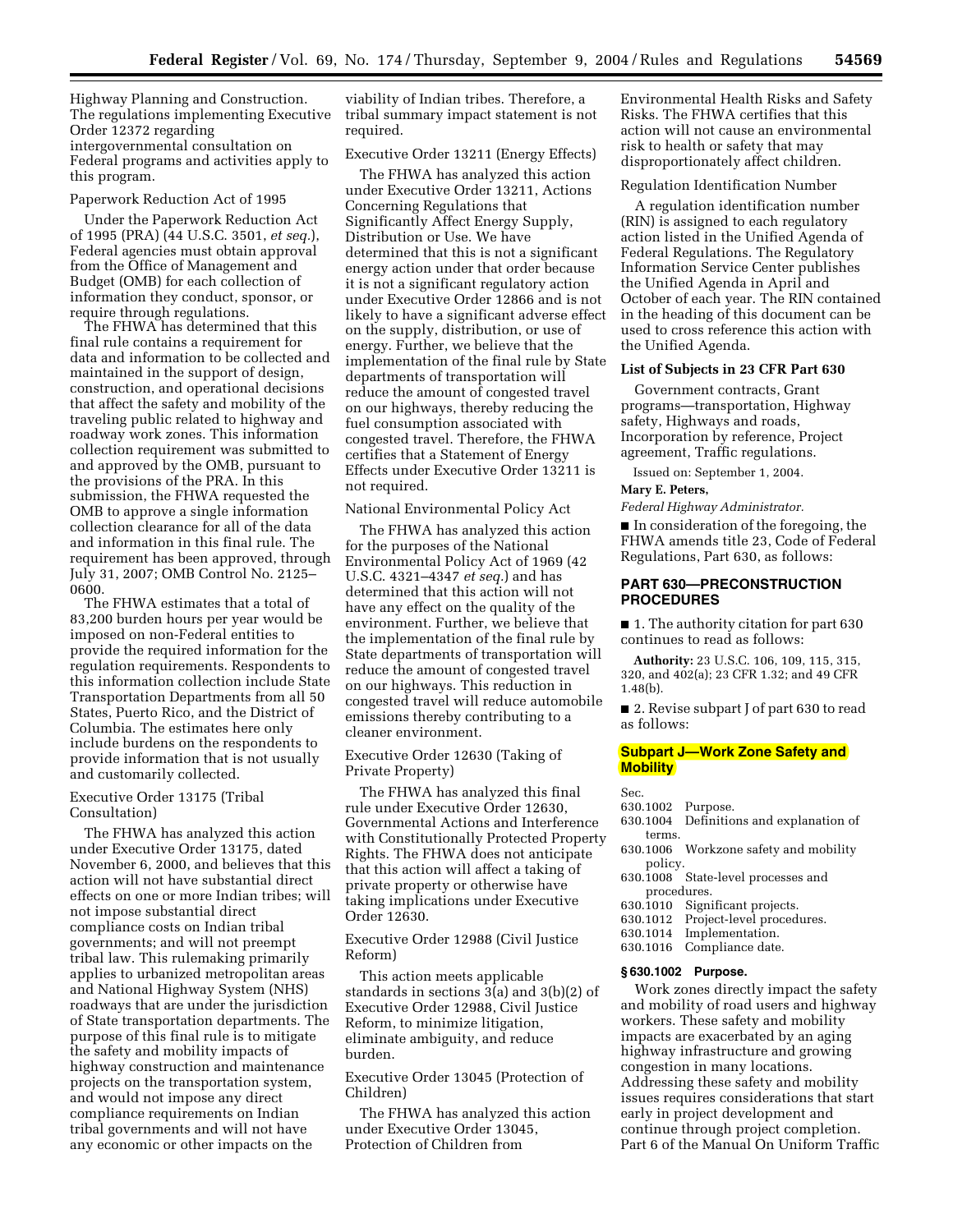Control Devices (MUTCD)<sup>1</sup> sets forth basic principles and prescribes standards for the design, application, installation, and maintenance of traffic control devices for highway and street construction, maintenance operation, and utility work. In addition to the provisions in the MUTCD, there are other actions that could be taken to further help mitigate the safety and mobility impacts of work zones. This subpart establishes requirements and provides guidance for systematically addressing the safety and mobility impacts of work zones, and developing strategies to help manage these impacts on all Federal-aid highway projects.

### **§ 630.1004 Definitions and explanation of terms.**

As used in this subpart:

*Highway workers* include, but are not limited to, personnel of the contractor, subcontractor, DOT, utilities, and law enforcement, performing work within the right-of-way of a transportation facility.

*Mobility* is the ability to move from place to place and is significantly dependent on the availability of transportation facilities and on system operating conditions. With specific reference to work zones, mobility pertains to moving road users efficiently through or around a work zone area with a minimum delay compared to baseline travel when no work zone is present, while not compromising the safety of highway workers or road users. The commonly used performance measures for the assessment of mobility include delay, speed, travel time and queue lengths.

*Safety* is a representation of the level of exposure to potential hazards for users of transportation facilities and highway workers. With specific reference to work zones, safety refers to minimizing potential hazards to road users in the vicinity of a work zone and highway workers at the work zone interface with traffic. The commonly used measures for highway safety are the number of crashes or the consequences of crashes (fatalities and injuries) at a given location or along a section of highway during a period of time. Highway worker safety in work zones refers to the safety of workers at the work zone interface with traffic and the impacts of the work zone design on

worker safety. The number of worker fatalities and injuries at a given location or along a section of highway, during a period of time are commonly used measures for highway worker safety.

*Work zone* 2 is an area of a highway with construction, maintenance, or utility work activities. A work zone is typically marked by signs, channelizing devices, barriers, pavement markings, and/or work vehicles. It extends from the first warning sign or high-intensity rotating, flashing, oscillating, or strobe lights on a vehicle to the END ROAD WORK sign or the last temporary traffic control (TTC) device.

*Work zone crash* 3 means a traffic crash in which the first harmful event occurs within the boundaries of a work zone or on an approach to or exit from a work zone, resulting from an activity, behavior, or control related to the movement of the traffic units through the work zone. This includes crashes occurring on approach to, exiting from or adjacent to work zones that are related to the work zone.

*Work zone impacts* refer to work zone-induced deviations from the normal range of transportation system safety and mobility. The extent of the work zone impacts may vary based on factors such as, road classification, area type (urban, suburban, and rural), traffic and travel characteristics, type of work being performed, time of day/night, and complexity of the project. These impacts may extend beyond the physical location of the work zone itself, and may occur on the roadway on which the work is being performed, as well as other highway corridors, other modes of transportation, and/or the regional transportation network.

#### **§ 630.1006 Work zone safety and mobility policy.**

Each State shall implement a policy for the systematic consideration and management of work zone impacts on all Federal-aid highway projects. This policy shall address work zone impacts

3 ''Model Minimum Uniform Crash Criteria Guideline'' (MMUCC), 2d Ed. (Electronic), 2003, produced by National Center for Statistics and Analysis, National Highway Traffic Safety Administration (NHTSA). Telephone 1–(800)–934– [8517. Available at the URL:](http://www-nrd.nhtsa.dot.gov) *http://wwwnrd.nhtsa.dot.gov.* The NHTSA, the FHWA, the Federal Motor Carrier Safety Administration (FMCSA), and the Governors Highway Safety Association (GHSA) sponsored the development of the MMUCC Guideline which recommends voluntary implementation of the 111 MMUCC data elements and serves as a reporting threshold that includes all persons (injured and uninjured) in crashes statewide involving death, personal injury, or property damage of \$1,000 or more. The Guideline is a tool to strengthen existing State crash data systems.

throughout the various stages of the project development and implementation process. This policy may take the form of processes, procedures, and/or guidance, and may vary based on the characteristics and expected work zone impacts of individual projects or classes of projects. The States should institute this policy using a multi-disciplinary team and in partnership with the FHWA. The States are encouraged to implement this policy for non-Federal-aid projects as well.

#### **§ 630.1008 State-level processes and procedures.**

(a) This section consists of State-level processes and procedures for States to implement and sustain their respective work zone safety and mobility policies. State-level processes and procedures, data and information resources, training, and periodic evaluation enable a systematic approach for addressing and managing the safety and mobility impacts of work zones.

(b) *Work zone assessment and management procedures.* States should develop and implement systematic procedures to assess work zone impacts in project development, and to manage safety and mobility during project implementation. The scope of these procedures shall be based on the project characteristics.

(c) *Work zone data.* States shall use field observations, available work zone crash data, and operational information to manage work zone impacts for specific projects during implementation. States shall continually pursue improvement of work zone safety and mobility by analyzing work zone crash and operational data from multiple projects to improve State processes and procedures. States should maintain elements of the data and information resources that are necessary to support these activities.

(d) Training. States shall require that personnel involved in the development, design, implementation, operation, inspection, and enforcement of work zone related transportation management and traffic control be trained, appropriate to the job decisions each individual is required to make. States shall require periodic training updates that reflect changing industry practices and State processes and procedures.

(e) Process review. In order to assess the effectiveness of work zone safety and mobility procedures, the States shall perform a process review at least every two years. This review may include the evaluation of work zone data at the State level, and/or review of randomly selected projects throughout

<sup>&</sup>lt;sup>1</sup>The MUTCD is approved by the FHWA and recognized as the national standard for traffic control on all public roads. It is incorporated by reference into the Code of Federal Regulations at 23 CFR part 655. It is available on the FHWA's Web site at *<http://mutcd.fhwa.dot.gov>* and is available for inspection and copying at the FHWA Washington, DC Headquarters and all FHWA Division Offices as prescribed at 49 CFR part 7.

<sup>2</sup>MUTCD, Part 6, ''Temporary Traffic Control,'' Section 6C.02, ''Temporary Traffic Control Zones.''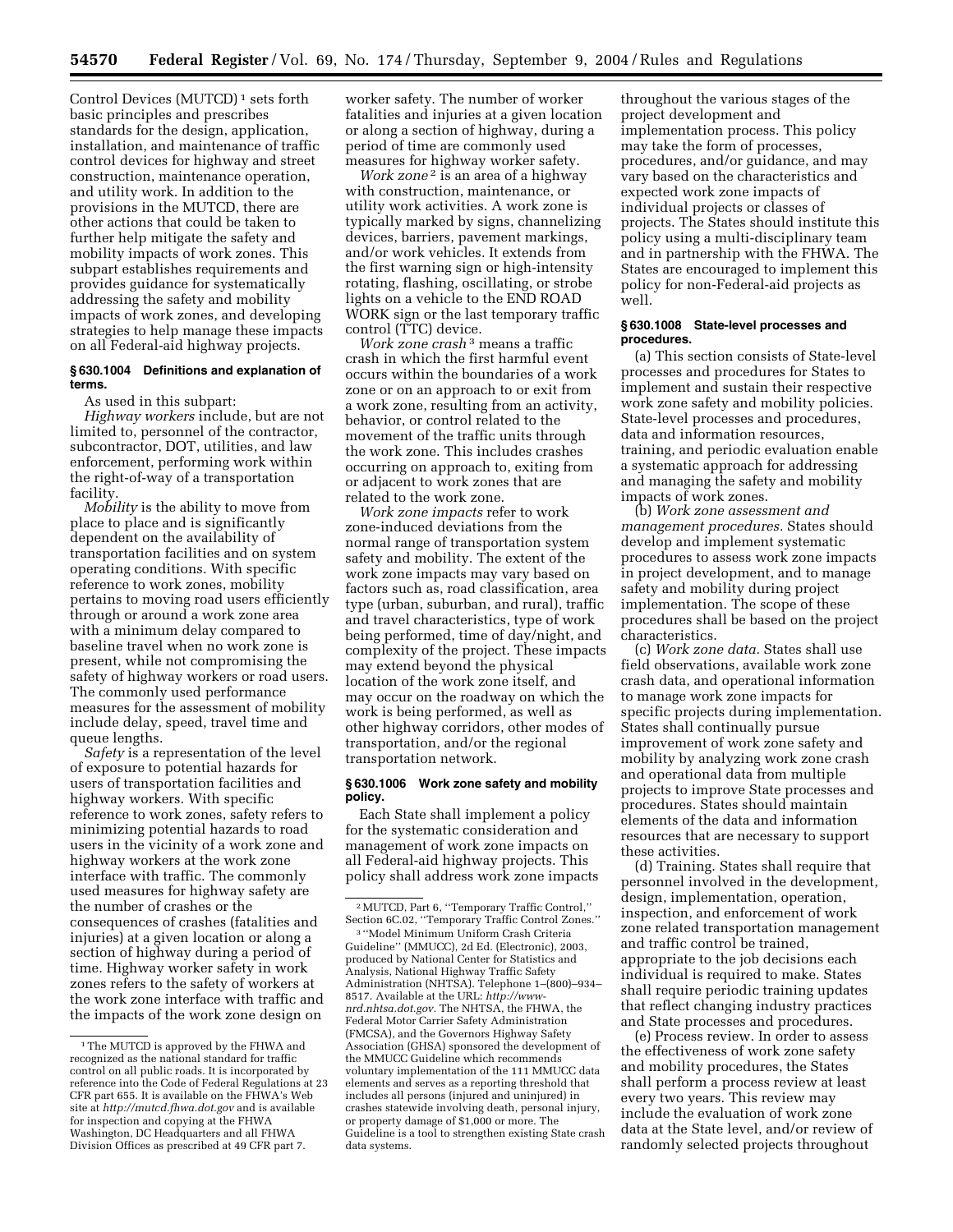their jurisdictions. Appropriate personnel who represent the project development stages and the different offices within the State, and the FHWA should participate in this review. Other non-State stakeholders may also be included in this review, as appropriate. The results of the review are intended to lead to improvements in work zone processes and procedures, data and information resources, and training programs so as to enhance efforts to address safety and mobility on current and future projects.

#### **§ 630.1010 Significant projects.**

(a) A significant project is one that, alone or in combination with other concurrent projects nearby is anticipated to cause sustained work zone impacts (as defined in § 630.1004) that are greater than what is considered tolerable based on State policy and/or engineering judgment.

(b) The applicability of the provisions in §§ 630.1012(b)(2) and 630.1012(b)(3) is dependent upon whether a project is determined to be significant. The State shall identify upcoming projects that are expected to be significant. This identification of significant projects should be done as early as possible in the project delivery and development process, and in cooperation with the FHWA. The State's work zone policy provisions, the project's characteristics, and the magnitude and extent of the anticipated work zone impacts should be considered when determining if a project is significant or not.

(c) All Interstate system projects within the boundaries of a designated Transportation Management Area (TMA) that occupy a location for more than three days with either intermittent or continuous lane closures shall be considered as significant projects.

(d) For an Interstate system project or categories of Interstate system projects that are classified as significant through the application of the provisions in § 630.1010(c), but in the judgment of the State they do not cause sustained work zone impacts, the State may request from the FHWA, an exception to §§ 630.1012(b)(2) and 630.1012(b)(3). Exceptions to these provisions may be granted by the FHWA based on the State's ability to show that the specific Interstate system project or categories of Interstate system projects do not have sustained work zone impacts.

#### **§ 630.1012 Project-level procedures.**

(a) This section provides guidance and establishes procedures for States to manage the work zone impacts of individual projects.

(b) *Transportation Management Plan (TMP).* A TMP consists of strategies to manage the work zone impacts of a project. Its scope, content, and degree of detail may vary based upon the State's work zone policy, and the State's understanding of the expected work zone impacts of the project. For significant projects (as defined in § 630.1010), the State shall develop a TMP that consists of a Temporary Traffic Control (TTC) plan and addresses both Transportation Operations (TO) and Public Information (PI) components. For individual projects or classes of projects that the State determines to have less than significant work zone impacts, the TMP may consist only of a TTC plan. States are encouraged to consider TO and PI issues for all projects.

(1) A TTC plan describes TTC measures to be used for facilitating road users through a work zone or an incident area. The TTC plan plays a vital role in providing continuity of reasonably safe and efficient road user flow and highway worker safety when a work zone, incident, or other event temporarily disrupts normal road user flow. The TTC plan shall be consistent with the provisions under Part 6 of the MUTCD and with the work zone hardware recommendations in Chapter 9 of the American Association of State Highway and Transportation Officials (AASHTO) Roadside Design Guide. Chapter 9 of the AASHTO Roadside Design Guide: ''Traffic Barriers, Traffic Control Devices, and Other Safety Features for Work Zones'' 2002, is incorporated by reference in accordance with 5 U.S.C. 552(a) and 1 CFR part 51 and is on file at the National Archives and Record Administration (NARA). For information on the availability of this material at NARA call (202) 741–6030, or go to *[http://www.archives.gov/](http://www.archives.gov/federal_register/code_of_federal_regulations/ibr_locations.html) federal*\_*register/*

*code*\_*of*\_*federal*\_*regulations/ ibr*\_*locations.html.* The entire document is available for purchase from the American Association of State Highway and Transportation Officials (AASHTO), 444 North Capitol Street, NW., Suite 249, Washington, DC 20001 or at the URL: *[http://www.aashto.org/bookstore.](http://www.aashto.org/bookstore)* It is available for inspection from the FHWA Washington Headquarters and all Division Offices as listed in 49 CFR Part 7. In developing and implementing the TTC plan, pre-existing roadside safety hardware shall be maintained at an equivalent or better level than existed prior to project implementation. The scope of the TTC plan is determined by the project characteristics, and the traffic safety and

control requirements identified by the State for that project. The TTC plan shall either be a reference to specific TTC elements in the MUTCD, approved standard TTC plans, State transportation department TTC manual, or be designed specifically for the project.

(2) The TO component of the TMP shall include the identification of strategies that will be used to mitigate impacts of the work zone on the operation and management of the transportation system within the work zone impact area. Typical TO strategies may include, but are not limited to, demand management, corridor/network management, safety management and enforcement, and work zone traffic management. The scope of the TO component should be determined by the project characteristics, and the transportation operations and safety strategies identified by the State.

(3) The PI component of the TMP shall include communications strategies that seek to inform affected road users, the general public, area residences and businesses, and appropriate public entities about the project, the expected work zone impacts, and the changing conditions on the project. This may include traveler information strategies. The scope of the PI component should be determined by the project characteristics and the public information and outreach strategies identified by the State. Public information should be provided through methods best suited for the project, and may include, but not be limited to, information on the project characteristics, expected impacts, closure details, and commuter alternatives.

(4) States should develop and implement the TMP in sustained consultation with stakeholders (*e.g.*, other transportation agencies, railroad agencies/operators, transit providers, freight movers, utility suppliers, police, fire, emergency medical services, schools, business communities, and regional transportation management centers).

(c) The Plans, Specifications, and Estimates (PS&Es) shall include either a TMP or provisions for contractors to develop a TMP at the most appropriate project phase as applicable to the State's chosen contracting methodology for the project. A contractor developed TMP shall be subject to the approval of the State, and shall not be implemented before it is approved by the State.

(d) The PS&Es shall include appropriate pay item provisions for implementing the TMP, either through method or performance based specifications.